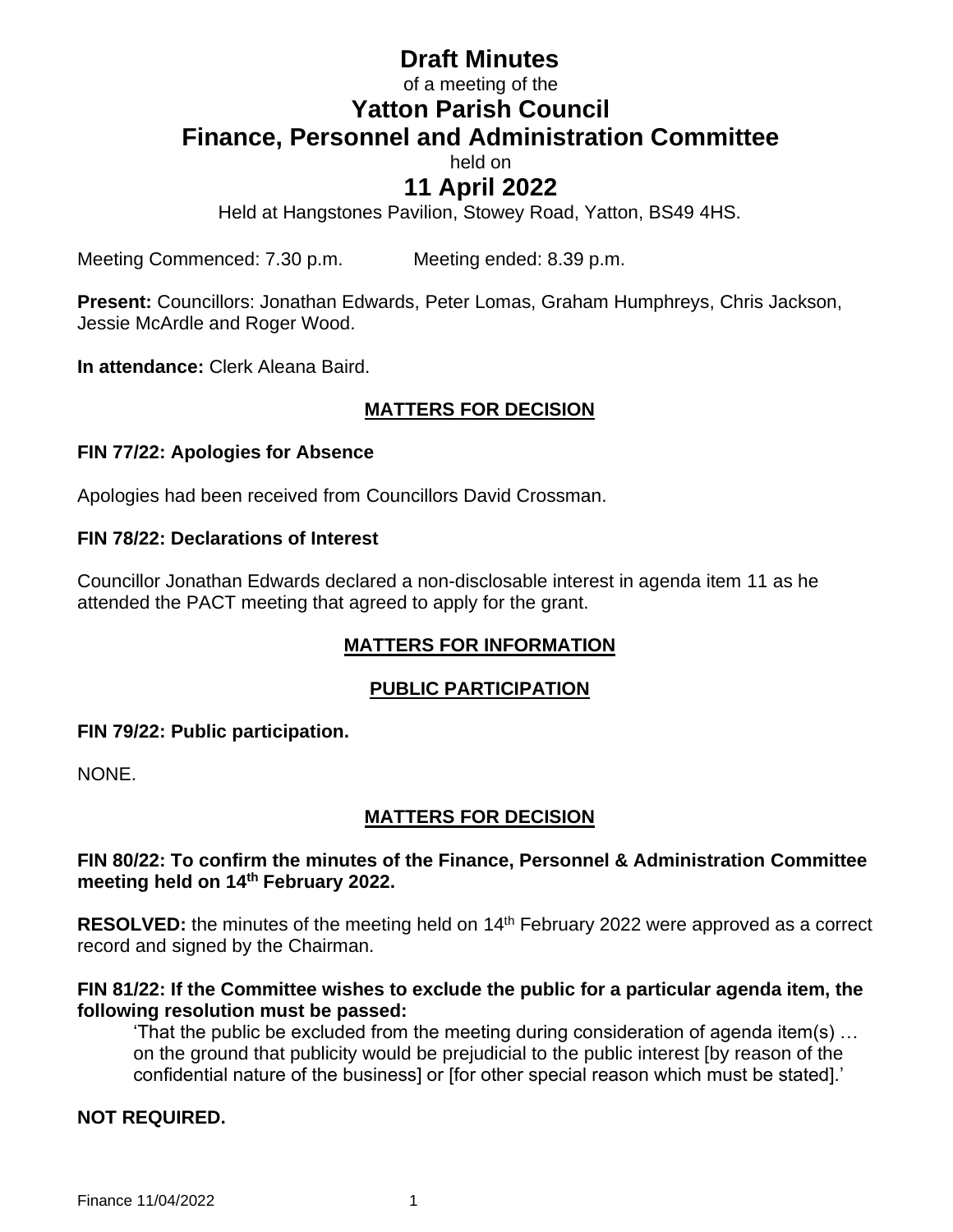#### **FIN 82/22 Finance**

To authorise payments, to note receipts and petty cash payments for April 2022.

**RESOLVED**: To authorise payments, note receipts and petty cash payments for April 2022.

#### **FIN 83/22 To discuss the displaying of additional papers with agendas.**

**RESOLVED:** that the Clerk will publish any additional documents appertaining to a meeting on the website ensuring they are marked draft and maybe subject to change. An additional note was to be included on the agenda advising that paper copies of any such documents were available from the Parish Office.

#### **FIN 84/22 To consider compassionate leave provision for staff.**

This item was deferred to the next Finance meeting 13<sup>th</sup> June 2022 to allow the Clerk and Councillor Jessie McArdle to research model compassionate leave policies.

#### **FIN 85/22 To consider the Investment Strategy 2022-23.**

**RESOLVED**: to approve and re-adopt the Investment Strategy for 2022-23 with the next review to take place in spring 2023.

#### **FIN 86/22 To review the Health & Safety Policy 2022-23.**

**RESOLVED:** to re-adopt the Health & Safety Policy 2022-23 subject to the addition under 8.6 of first aid kits also being located in the van and tractor. The policy was to be reviewed in spring 2023.

## **FIN 87/22 To consider a small grant application of £50.00 from PACT.**

**RESOLVED:** to approve the grant to Pact for £50.00 subject to the helpline on the banner being national and permanent.

## **MATTERS FOR INFORMATION**

#### **FIN 88/22: Clerk's Report.**

i) The Clerk asked for confirmation from Councillor Roger Wood where the Platinum Jubilee bench for Claverham was to be placed.

ii) The Clerk advised the Committee she was ordering a new lantern and bracket for the streetlight outside 9 Stowey Park. Western Power Distribution had agreed to pay for a new light due to it being damaged beyond repair because of a fuse box fire on the pole it was attached to. The cost was £557.05 ex vat.

iii) A grant which had been applied for in 2019 by the Yatton Park Run for £250 towards the cost of a defibrillator at Hangstones was no longer required. The project had been completed without the grant being required.

iv) The first half of the precept had been received £119,077.

v) The Clerk advised the grant that had been agreed  $22<sup>nd</sup>$  July 2018 for £500 towards Hedgehog warning signage was likely to be required this financial year. The permissions for the signs was getting close to completion and the grant was to be released once they had been fully obtained. vi) The year end close down was booked 25<sup>th</sup> April and the internal audit was due 26<sup>th</sup> April.